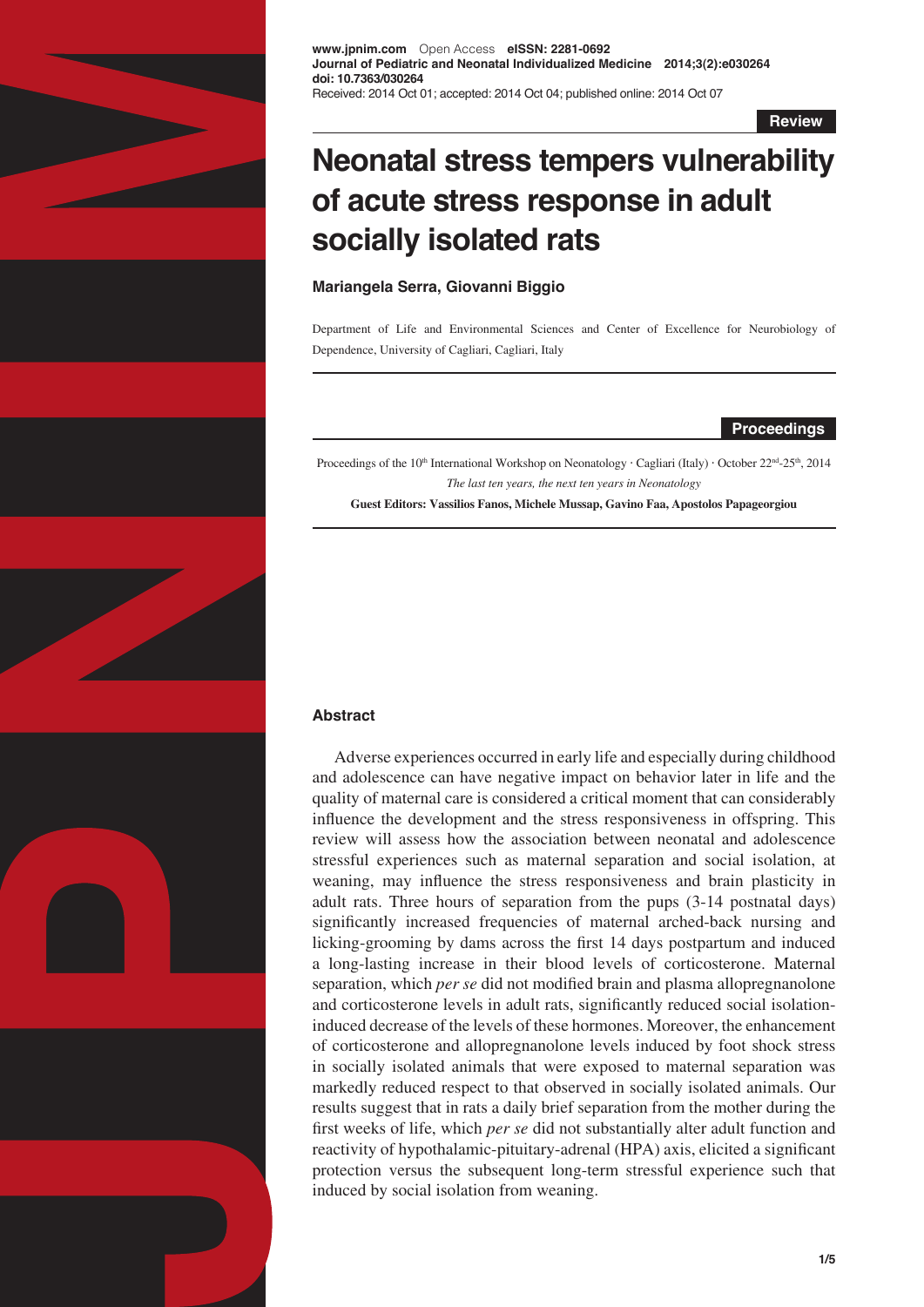## **Keywords**

Maternal care, maternal separation, social isolation, allopregnanolone, HPA axis, rat.

## **Corresponding author**

Giovanni Biggio, Department of Life and Environmental Sciences and Center of Excellence for Neurobiology of Dependence, University of Cagliari, 09100 Cagliari, Italy; email: biggio@unica.it.

## **How to cite**

Serra M, Biggio G. Neonatal stress tempers vulnerability of acute stress response in adult socially isolated rats. J Pediatr Neonat Individual Med. 2014;3(2):e030264. doi: 10.7363/030264.

# **Effect of maternal separation and social isolation on function and reactivity of hypothalamicpituitary-adrenal axis in adult male rats**

It is well known that in mammalians life adverse events during the early period (either in prenatal or postnatal period) of neuronal development could change the normal pattern of brain growth as well as the vulnerability to stress in adulthood [1, 2]. Accordingly, several studies have reported that early acute or chronic stressful periods predispose for the onset of emotional and affective disorders such as depression and anxiety [3]. The time and duration of any stressful experience seem to be extremely relevant for neuronal organization and can increase the predisposition to behavioral disorders [4]. One of the most strong stressor for pups in the early postnatal period is represented by the relationship with mothers. In fact, repeated and long-lasting maternal separation (MS) is associated with increased adult stress reactivity, together with augmented fluctuations in the secretion of corticotropin-releasing factor (CRF); adrenocorticotropin (ACTH) and corticosterone [5]. Therefore, MS is usually considered as animal paradigm designed to mimic repeated exposure to stress during early life, the final result being adults with behavioral and neuroendocrine signs of elevated stress reactivity. On the other hand, brief daily separation (handling) from the dam during the first periods of life may result in a more positive and efficient adaptive interaction with the environment in adulthood [6].

We have demonstrated that, in rats, a daily brief separation from the mother during the two first weeks of postnatal age did not substantially alter adult function and reactivity of hypothalamic-pituitaryadrenal (HPA) axis [7]. Moreover, it is associated with a significant protection versus a subsequent long-term stressful experience such that induced by social isolation from weaning, as demonstrated by the the fact that 3 h of daily MS failed to change the amount of corticosterone in blood of adult animals reared in group and by the same sensitivity to acute stress. In fact, foot shock stress induced a similar amount of increase of corticosterone blood levels in both maternal and non-maternal separated grouphoused animals.

Rats deprived from weaning of social contact experience a form of prolonged stress that leads to long-lasting behavioral alterations [8]. Moreover, social isolated animals show a decrease in brain and plasma concentrations of neuroactive steroids such as 3a-hydroxy-5a-pregnan-20-one (allopregnanolone, or 3a-5a-THPROG), a metabolite of progesterone, with a potent positive allosteric action on the  $GABA_A$  receptor [9]; conversely, it enhances the neurosterodogenic effect of acute stress [10]. Accordingly, social isolation increases the sensitivity of the pituitary CRF and impaires negative feedback regulation of the HPA axis [11].

As expected [10], 4 weeks of social isolation induced a dramatic decrease of corticosterone plasma levels compared to group housed rats and foot shock stress resulted much more effective in isolated animals compared with group-housed counterpart.

The combination of the two different stressors, MS and post-weaning social isolation was evaluated in the basal and stress stimulated activity of HPA axis.

The decrease of corticosterone levels induced by social isolation was less prominent in socially isolated animals subjected to MS and the enhancement of corticosterone levels, induced by foot shock stress in social isolated animals exposed to MS, was markedly reduced respect to that observed in socially isolated animals.

Given that, in rats, plasma corticosterone is a very sensitive marker of the emotional state changed by both acute and chronic stressful stimuli [12], our results, showing a reduced efficacy of long-term social isolation stress in lowering plasma corticosterone content in animals previously submitted to MS, suggest that such a stressful condition, experienced in early life, allow rats to become more adaptive to chronic stress when adults. This conclusion is strongly supported by data showing that the efficacy of an acute stressful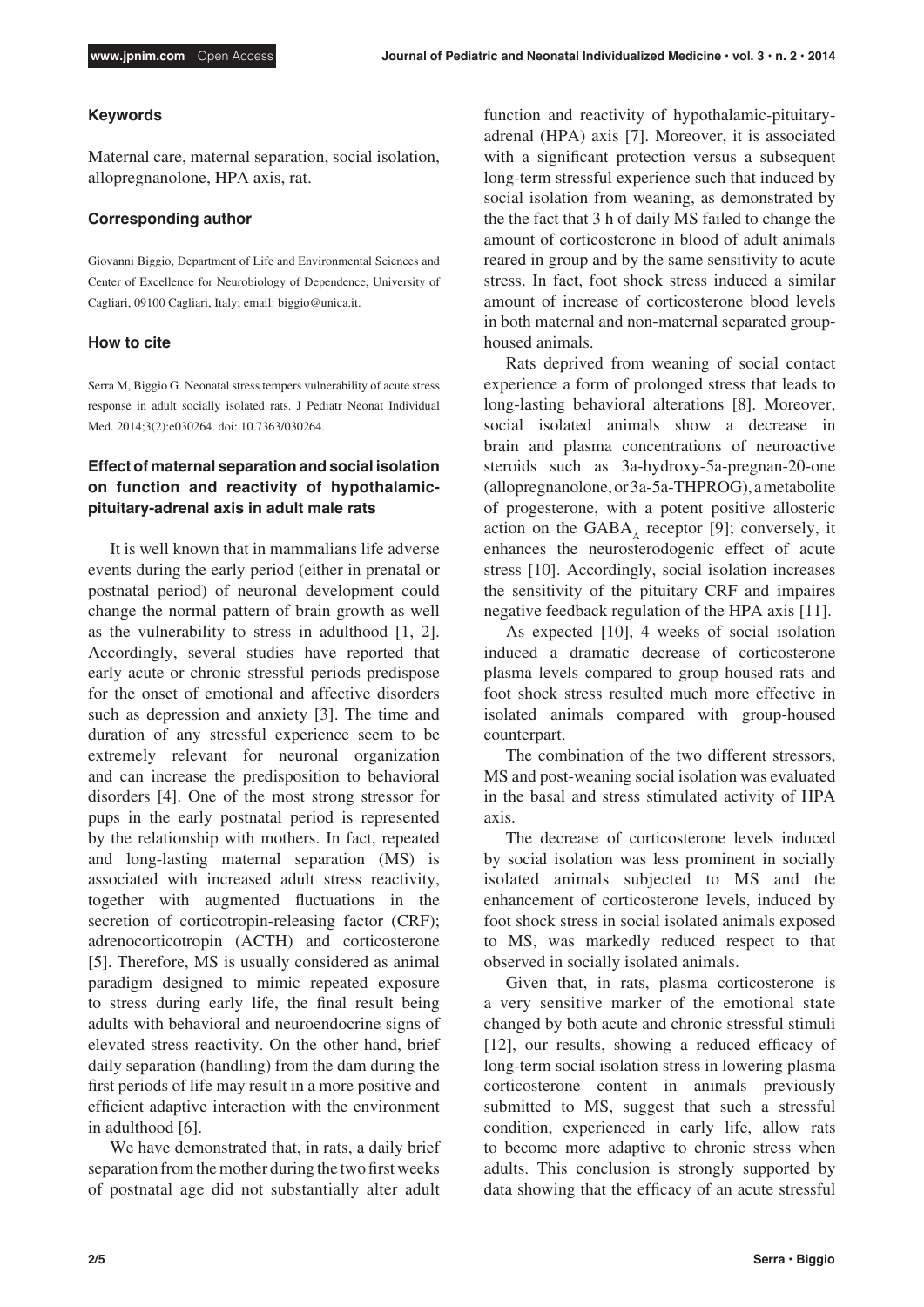event such as foot shock in increasing plasma level of corticosterone was markedly reduced in social isolation rats submitted, during early life, to MS. This finding implicates that MS produces a pattern of corticosterone response that is not different from that which characterizes the sensitivity of adult control exposed to stress, but appears to be associated with a decreased vulnerability to negative behavioral response to stress re-exposure in adolescence. Thus, the decreased corticosterone response to foot shock showed by adult rats that had been exposed to MS and to social isolation from weaning might indicate that neonatal stress exposure strengthen the ability of the HPA axis to respond adequately to stressful stimuli in adulthood.

# **Effects of maternal separation and social isolation on allopregnanolone levels in plasma and cortex of adult male rats**

An important mechanism regulating HPA axis activity is the neuronal inhibition exerted by GABAergic neurons within the hypothalamus and the neuroactive steroid allopregnanolone is the most potent endogenous positive allosteric modulator of  $GABA<sub>A</sub>$  receptor function [13]; this hormone, when administered to animals either systematically or intracerebroventricularly, induced anxiolytic, sedative-hypnotic, and anticonvulsant effects [14, 15]. Allopregnanolone also exerted a potent inhibitory action on HPA axis activity and attenuated the elevation of plasma ACTH and corticosterone elicited by stress [16], an effect similar to that induced by benzodiazepines [17].

To further clarify the functional interaction between the combination of the two different stressors, MS and post-weaning social isolation, we evaluated the plasmatic and cerebrocortical levels of allopregnanolone in adult animals. In fact, this steroid derivate is very sensitive to acute and chronic stressful stimuli [10, 18]. As expected [10], 4 weeks of social isolation after weaning induced a marked decrease of allopregnanolone both in plasma and cerebral cortical levels compared to group-housed rats. On the contrary, MS failed to modify the content of allopregnanolone both in plasma and brain. The finding that, in contrast to social isolation, early MS failed to reduce allopregnanolone level in adult rats might suggest that the normal baseline concentration of allopregnanolone in these animals is sufficient to attenuate stress-induced HPA axis activation leading to more resilient animals.

The marked decrease of plasmatic and cerebrocortical allopregnanolone content induced by social isolation resulted significantly lower in animals that previously underwent to MS. This result is consistent with the evidence that the impairment of the alteration of the HPA axis, apparent in isolated rats [11], was prevented or normalized by administration of exogenous allopregnanolone either during or following social isolation [19].

# **Effect of pups separation on maternal care and dams corticosterone levels**

The neuroendocrine response to acute stress observed in adult rats that had been exposed to neonatal MS and to social isolation from weaning seems to be similar to that found in adult rats that were exposed to a brief (15 min) daily period of separation from their mother during the first few weeks of life [20]. In fact, these animals showed reduced fearfulness, attenuated ACTH and corticosterone responses to stress [6, 20, 21]. All of these changes were suggested to be due to increased dam-pup interactions [22]. Indeed, the quality of maternal care provided to offspring early in life is a direct determinant of developmental programming and calibration of the HPA axis [23], leading to a reduction of adult HPA reactivity for daily 15-min dam-pups separation [7]. Thus, we examined total frequencies of maternal arched back nursing (ABN) and licking and grooming (LG) by all dams across the first two weeks postpartum. ABN and LG are considered important parameters to discriminate the high quality of maternal behavior [24, 25]. Pup-separated dams displayed more ABN and LG than pup-no separated mothers across all day of the observation period.

Our results indicate that 3 h daily separation for the first two weeks of life significantly increased levels of active position ABN of the mother to nurse its pups. ABN, characterized as the only active nursing position with the dam being fully engaged in a quiescent kyphotic posture, is an important parameter to discriminate the high quality of maternal behavior [24]. Moreover, mothers to whom pups were separated showed an increased frequency of LG.

It is well established that increased LG and ABN by mothers alter the offspring epigenome at the hippocampal glucocorticoid receptor gene promoter increasing glucocorticoid feedback sensitivity [23]. Another important determinant in regulating HPA axis response in adult rats is the postnatal exposure to glucocorticoids.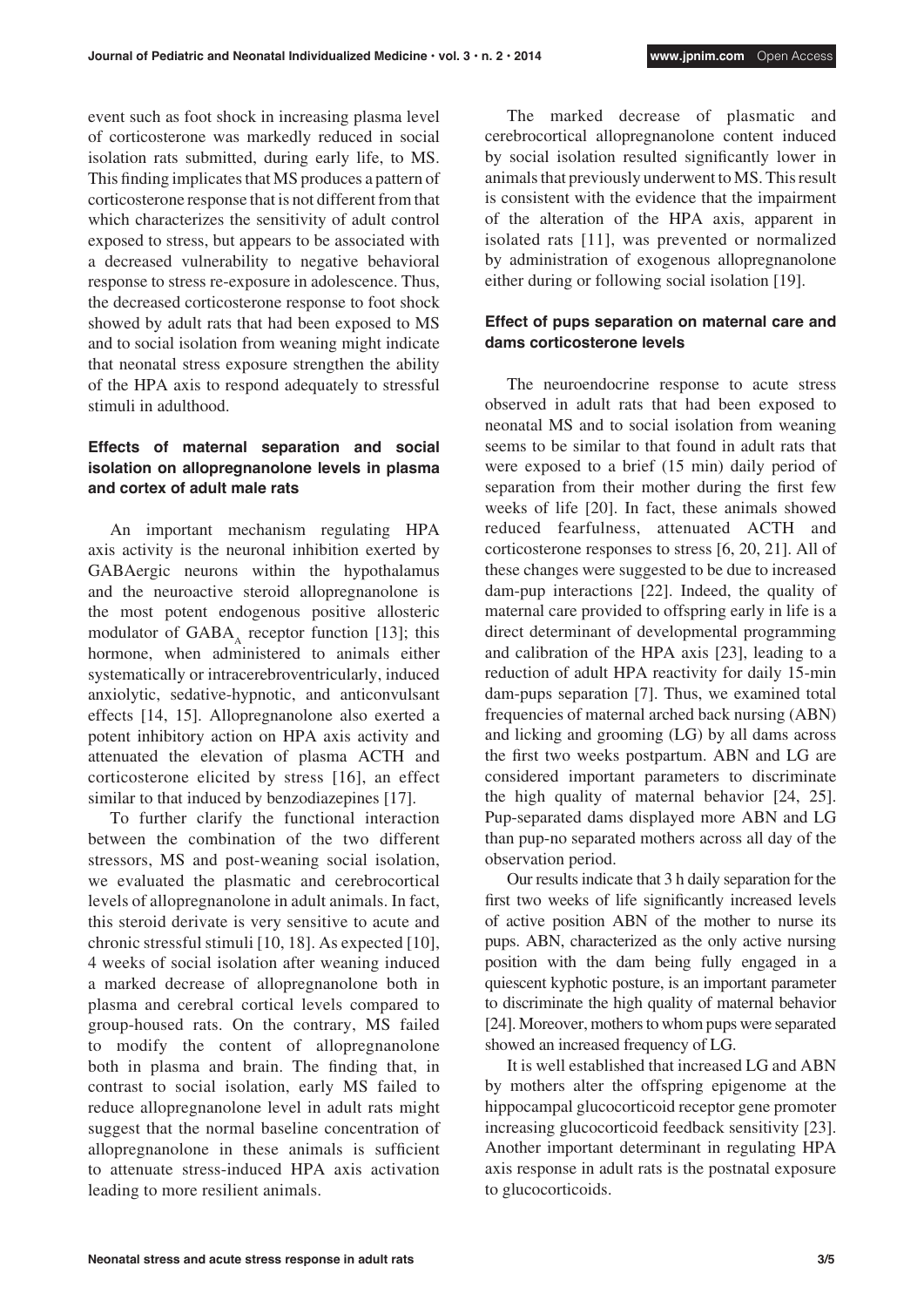We found that corticosterone level were higher (+ 180%) in dams that underwent pups separation than in control mothers.

It has been extensively demonstrated that administration to the pups of high dose of glucocorticoids induced a permanent and disruptive effect on the HPA system [26], while adult rats nursed by mothers assuming moderate levels of corticosterone showed enhanced ability to cope with different situations [27]. This conclusion is consistent with the concept of general stress inoculation [28]. Moreover, moderate level of corticosterone in the dams modulates maternal behavior and female rats receiving exogenous corticosterone spent more time licking, more time over pups in some form of hovering or crouching behavior [29]. The active maternal care of pupseparated dams may act as a potential buffer against an adverse environment. The protective effect induced by the increased level of maternal care, which is not evident in normal condition, may be unmasked when the subject undergoes a second event of adverse condition, such as social isolation as adolescent.

## **Conclusion**

In conclusion, our findings suggest that early life stress might have a crucial role to program later life stress-responsiveness of key genes involved in emotional regulation and sustain the mismatch hypothesis stating that aversive experiences early in life trigger adaptive processes, thereby rendering an individual to be better adapted to similar aversive challenges later in life [30-32].

#### **Acknowledgments**

This study was supported by Ministero dell'Istruzione, dell'Università e della Ricerca (Project PRIN 20107MSMA4), the Sardinian Government (RAS, Grant CRP-60921) and the Fondazione Banco di Sardegna.

#### **Declaration of interest**

The Authors declare that there is no conflict of interest.

#### **References**

- 1. Levine S, Infantile experience and resistance to physiological stress. Science. 1957;126:405-6.
- 2. McEwen BS, Eiland L, Hunter RG, Miller MM. Stress and anxiety: structural plasticity and epigenetic regulation as a consequence of stress. Neuropharmacology. 2012;62:3-12.
- 3. Nugent NR, Tyrka AR, Carpenter LL, Price LH. Gene-enviroment interaction: early life stress and risk for depressive and anxiety disorders. Psychopharmacology. 2011;214:175-96.
- 4. Russo SJ, Murrough JW, Han MH, Charney DS, Nestler EJ. Neurobiology of resilience. Nat Neurosci. 2012;15:1475-84.
- 5. Plotsky PM, Meaney MJ. Early, postnatal experience alters hypothalamic corticotropin-releasing factor (CRF) mRNA, median eminence CRF content and stress-induced release in adult rats. Brain Res Mol Brain Res. 1993;18:195-200.
- 6. Liu D, Diorio J, Tannenbaum B, Caldji C, Francis D, Freedman A, Sharma S, Pearson D, Plotsky PM, Meaney MJ. Maternal care, hippocampal glucocorticoid receptors, and hypothalamicpituitary-adrenal responses to stress. Science. 1997;277:1659-62.
- 7. Biggio F, Pisu MG, Garau A, Boero G, Locci V, Mostallino MC, Olla P, Utzeri C, Serra M. Maternal separation attenuates the effect of adolescent social isolation on HPA axis responsiveness in adult rats. Eur Neuropsychopharmacol. 2014;24(7):1152-61.
- 8. Fone KC, Porkess MV. Behavioural and neurochemical effects of post-weaning social isolation in rodents-relevance to developmental neuropsychiatric disorders. Neurosci Biobehav Rev. 2008;32:1087-102.
- 9. Majewska MD, Harrison NL, Schwartz RD, Barker, JL, Paul SM. Steroid hormone metabolites are barbiturate-like modulators of the GABA receptor. Science. 1996;232:1004-7.
- 10. Serra M, Pisu MG, Littera M, Papi G, Sanna E, Tuveri F, Usala L, Purdy RH, Biggio G. Social isolation-induced decreases in both the abundance of neuroactive steroids and GABA(A) receptor function in rat brain. J Neurochem. 2000;75:732-40.
- 11. Serra M, Pisu MG, Floris I, Biggio G. Social isolation-induced changes in the hypothalamic-pituitary-adrenal axis in the rat. Stress. 2005;8:259-64.
- 12. Smith MA, Makino S, Kvetnansky R, Post RM. Stress and glucocorticoids affect the expression of brain-derived neurotrophic factor and neurotrophin-3 mRNAs in the hippocampus. J Neurosci. 1995;15:1768-77.
- 13. Lambert JJ, Belelli D, Hill-Venning C, Peters JA. Neurosteroids and GABA, receptor function. Trends Pharmacol Sci. 1995;16:295-303.
- 14. Kokate TG, Svensson BE, Rogawski MA. Anticonvulsant activity of neurosteroids: correlation with gamma-aminobutyric acidevoked chloride current potentiation. J Pharmacol Exp Ther.  $1994.270.1223.9$
- 15. Bitran D, Shiekh M, McLeod M. Anxiolytic effect of progesterone is mediated by the neurosteroid allopregnanolone at brain  $GABA_A$ receptors. J Neuroendocrinol. 1995;7:171-7.
- 16. Patchev VK, Hassan AH, Holsboer DF, Almeida OF. The neurosteroid tetrahydroprogesterone attenuates the endocrine response to stress and exerts glucocorticoid-like effects on vasopressin gene transcription in the rat hypothalamus. Neuropsychopharmacology. 1996;15:533-40.
- 17. Imaki T, Wang XQ, Shibasaki T, Harada S, Chikada N, Takahashi C, Naruse M, Demura H. Chlordiazepoxide attenuates stressinduced activation of neurons, corticotropin-releasing factor (CRF)